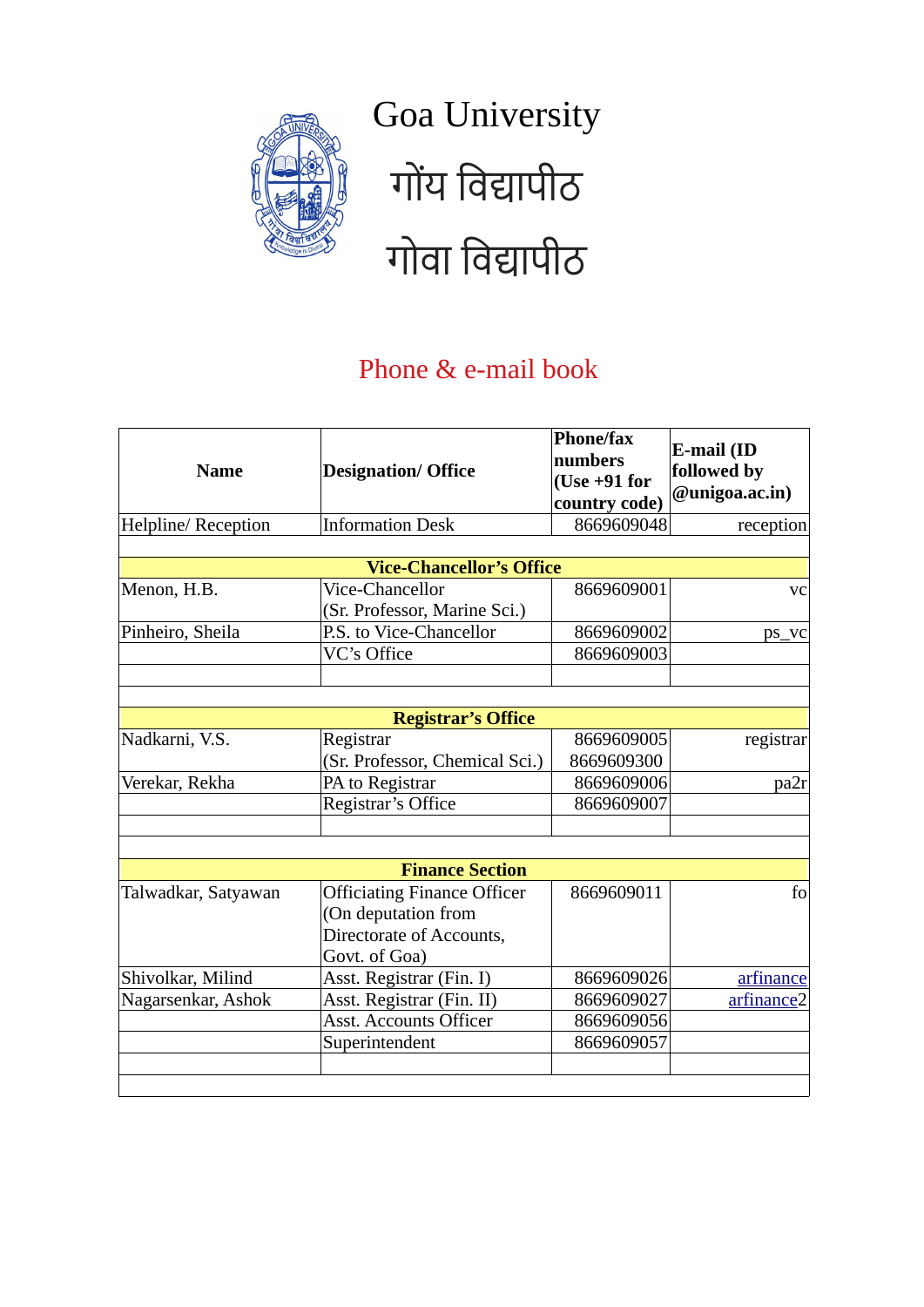|                       | <b>Examination Section</b>                                   |            |              |
|-----------------------|--------------------------------------------------------------|------------|--------------|
| Wagle, Anuradha       | <b>Controller of Exams</b>                                   | 8669609008 | 1            |
|                       | (Professor, French)                                          |            |              |
|                       | CoE's Office                                                 | 8669609009 |              |
|                       | CAP                                                          | 8669609097 |              |
|                       |                                                              |            |              |
| Gonsalves e Carneiro, | Asst. Registrar (UG)                                         | 8669609035 | arexamug     |
| Anne                  |                                                              |            |              |
|                       | <b>CAP/Outdoor Duty</b>                                      | 8669609286 |              |
|                       | Superintendent                                               | 8669609038 |              |
|                       | Office                                                       | 8669609062 |              |
|                       |                                                              |            |              |
| Verenkar, Amey        | Asst. Registrar (PG)                                         | 8669609033 | arexampg     |
|                       | <b>CAP/Outdoor Duty</b>                                      | 8669609287 |              |
|                       | Superintendent                                               | 8669609036 |              |
|                       | Office                                                       | 8669609059 |              |
|                       | <b>LLB</b> Section                                           | 8669609060 |              |
|                       |                                                              |            |              |
| Dsouza, Qubilah       | Asst. Registrar (Professional)                               | 8669609034 | arexamprof   |
|                       | <b>CAP/Outdoor Duty</b>                                      | 8669609288 |              |
|                       | Office                                                       | 8669609010 |              |
|                       | <b>Engineering Section</b>                                   | 8669609037 |              |
|                       | <b>Medicine Section</b>                                      | 8669609061 |              |
|                       |                                                              |            |              |
| <b>IT Cell</b>        | <b>Examination Division</b>                                  | 7030699181 |              |
| Manjrekar, Damodar    | <b>System Analyst</b>                                        | 8669609046 | dmm          |
| Karpe, Abhijit        | Programmer                                                   | 8669609047 | abhijit      |
|                       |                                                              |            |              |
|                       | <b>Academic Section</b>                                      |            |              |
| Rodrigues, Donald     | Joint Registrar                                              | 8669609014 | jointregacad |
|                       |                                                              | 8669609292 |              |
|                       | Office                                                       | 8669609063 |              |
|                       |                                                              |            |              |
| Kalangutkar, Audhoot  | Asst. Registrar (General)                                    | 8669609025 | argeneral    |
|                       | Superintendent                                               | 8669609064 |              |
|                       |                                                              |            |              |
| Figueiredo, Sara      | Asst. Registrar (Colleges)                                   | 8669609019 | arcolg       |
|                       | Superintendent                                               | 8669609066 |              |
|                       | <b>NSS/CDC Coordinator</b>                                   | 8669609067 |              |
|                       |                                                              |            |              |
| Lawande, Ashwin       | Asst. Registrar (Post Graduate)                              | 8805009973 | arpg         |
|                       | Superintendent                                               | 8669609021 |              |
|                       | Office                                                       | 8669609065 |              |
|                       | <b>Admission related matters</b>                             | 8669609058 |              |
|                       |                                                              |            |              |
|                       | <b>Directorate of Students' Welfare and Cultural Affairs</b> |            |              |
| Macedo, Leo           | Deputy Registrar                                             | 8669204955 | macedo       |
|                       | Office                                                       | 8669609043 | dsw          |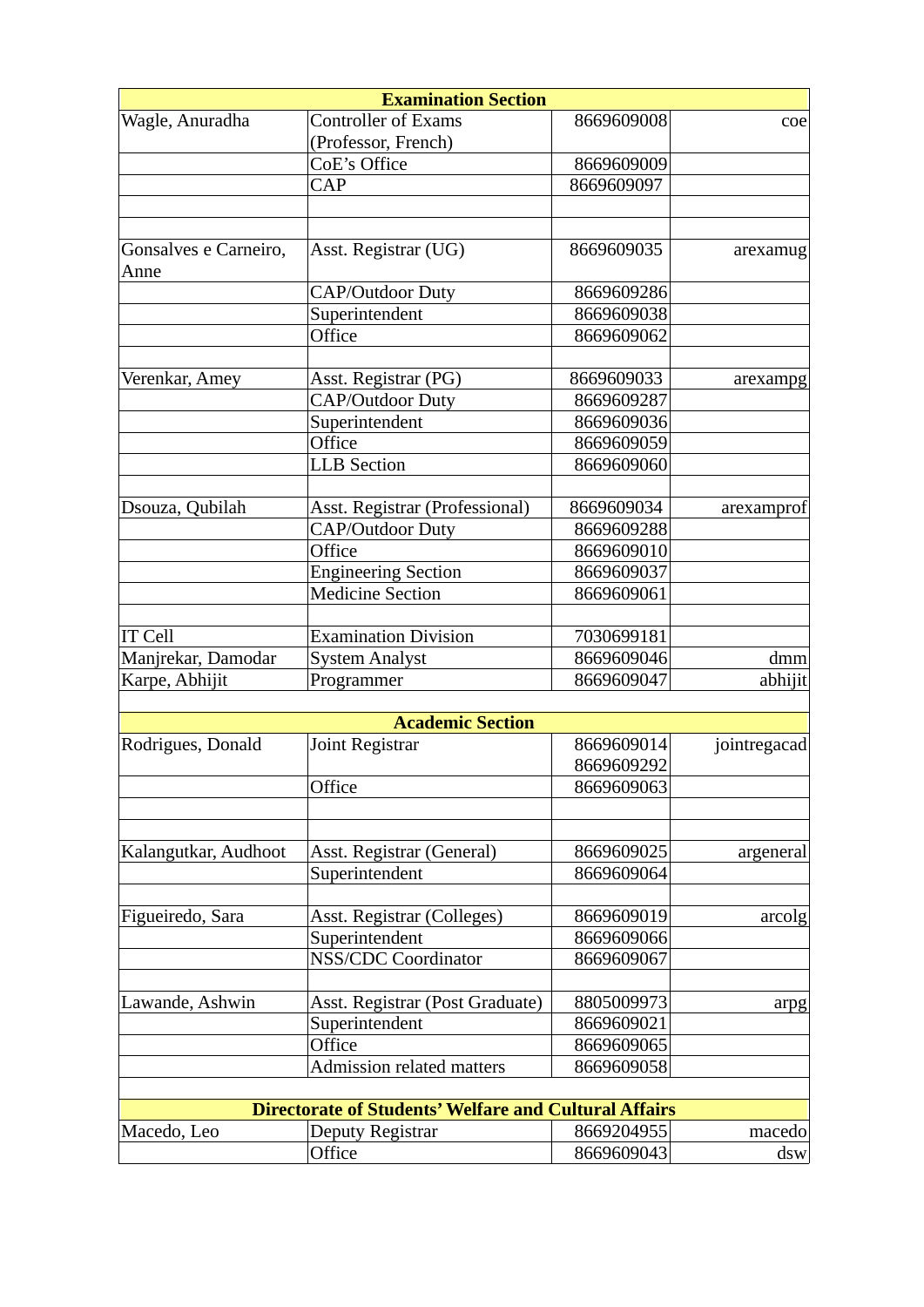|                                    | <b>Administration</b>                              |                          |             |
|------------------------------------|----------------------------------------------------|--------------------------|-------------|
| Shreedhara, M.                     | Joint Registrar (Admin.)                           | 8669609013               | jointregadm |
|                                    |                                                    | 8669609291               |             |
|                                    | Office                                             | 8669609068               |             |
|                                    |                                                    |                          |             |
|                                    |                                                    |                          |             |
| Neurekar, Sandhya                  | Asst. Registrar (Non-Teach.)                       | 8669609022               | arnonteach  |
|                                    | Superintendent                                     | 8669609069               |             |
| Murgaonkar, Kirti                  | <b>Asst. Registrar (Teaching)</b>                  | 8669609023               | arteach     |
|                                    | Superintendent                                     | 8669609070               |             |
|                                    | Office                                             | 8805001127               |             |
|                                    | Office                                             | 8805001149               |             |
|                                    |                                                    |                          |             |
| Shirodkar, Teja                    | Asst. Registrar (Purchase)                         | 8669609024               | arpurchase  |
|                                    | Superintendent                                     | 8669609072               |             |
|                                    |                                                    |                          |             |
| D'Mello, e Daniel<br><b>Bertha</b> | Asst. Registrar (Legal)                            | 8669609020               | arlegal     |
|                                    | Superintendent                                     | 8669609071               |             |
|                                    | <b>Legal Assistant</b>                             | 8669609041               |             |
|                                    |                                                    |                          |             |
| Lanjewar, M.G.                     | Asst. Director, Sports                             | 8669609018               | madhusudan  |
|                                    | Office                                             | 8669609075               |             |
|                                    |                                                    |                          |             |
|                                    | <b>Computer Centre</b>                             |                          |             |
| Bandodkar, Sanjay                  | <b>Head of Computer Centre</b>                     | 8669609015               | hocc        |
|                                    | Office                                             | 8669609290               |             |
| Rosa, Anselmo                      | <b>Systems Analyst</b>                             | 8669609074<br>8669609029 |             |
|                                    |                                                    | 8669609296               | ans         |
|                                    |                                                    |                          |             |
| Agarwadekar, Goraj                 | <b>Computer Service Engineer</b>                   | 8669989730               | goraj       |
| Sawant, Paresh                     | Computer Service Engineer                          | 7066040046               |             |
|                                    | <b>Engineering &amp; Technical Division</b>        |                          |             |
| Sawkar, Vivekanand                 | <b>University Engineer</b>                         | 8669609016               | ue          |
|                                    |                                                    | 8669609295               |             |
|                                    | Office                                             | 8669609076               |             |
| Bandodkar, Vaman                   | Junior Engineer (Elect.)                           | 8669609055               |             |
| Narvekar, Sachin                   | Asst. Engineer                                     | 8669609032               | snarvekar   |
|                                    | Asst. Engineer                                     | 8669609030               |             |
|                                    |                                                    |                          |             |
|                                    | <b>Estate Administration &amp; Allied Services</b> |                          |             |
| Talaulikar, Sangam                 | <b>Executive Engineer</b>                          | 8669609053               | ee          |
|                                    |                                                    | 8669609293               |             |
|                                    | Office                                             | 8669609077               |             |
| Parsekar, Rajnikant                | Asst. Engineer                                     | 8669609031               | rajnikant65 |
|                                    |                                                    | 9404434637               |             |
|                                    | <b>Site Supervisor</b>                             | 8669609299               |             |
|                                    |                                                    |                          |             |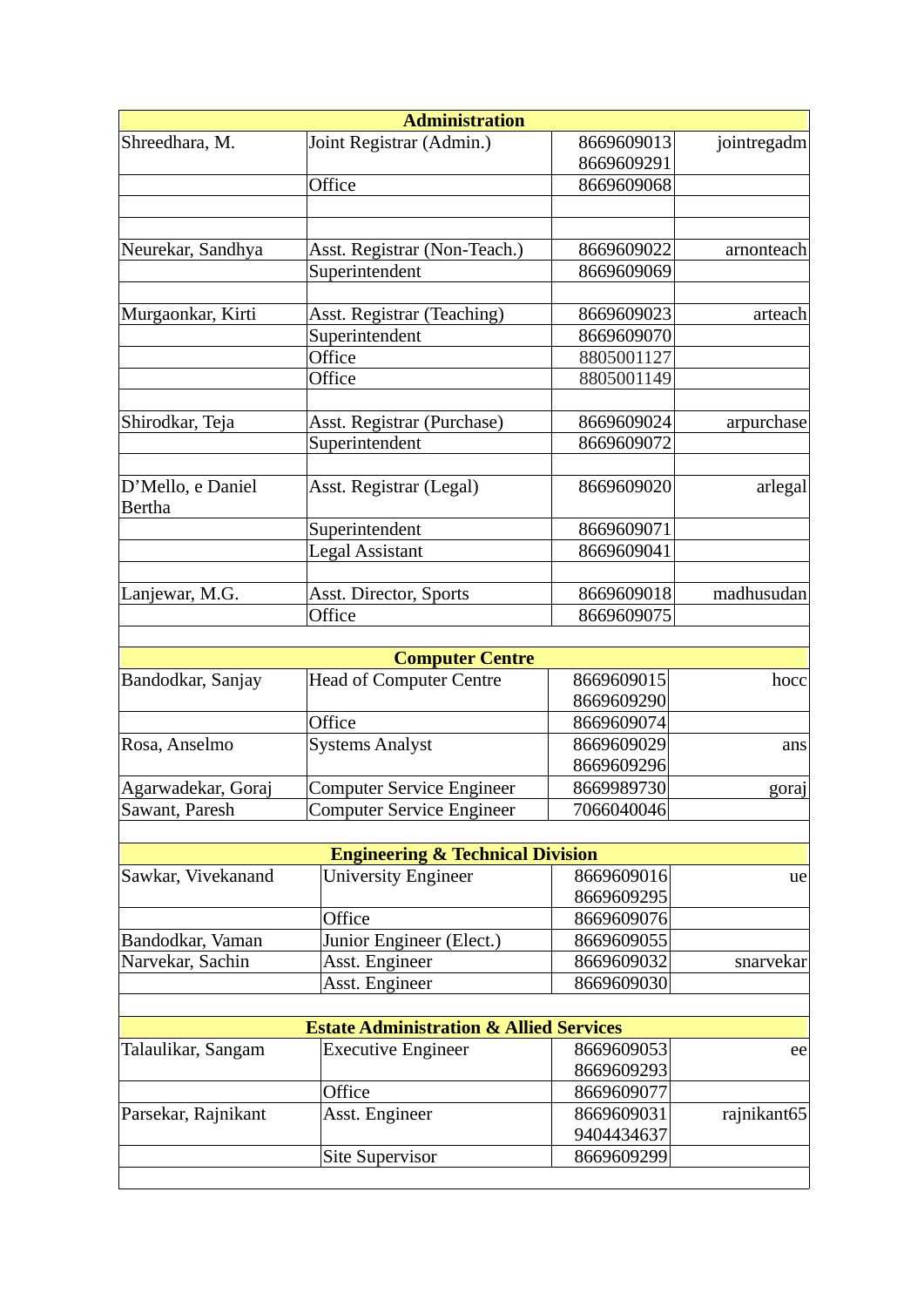|                                  | <b>University Library</b>                                      |            |                 |
|----------------------------------|----------------------------------------------------------------|------------|-----------------|
| Dessai, Sandesh                  | <b>University Librarian</b>                                    | 8669609012 | librarian       |
|                                  | Acquisition section                                            | 8669609049 |                 |
|                                  | Periodicals                                                    | 8669609050 |                 |
|                                  | <b>Technical section</b>                                       | 8669609051 |                 |
|                                  | <b>Library Counter</b>                                         | 8669609052 |                 |
|                                  |                                                                |            |                 |
|                                  | <b>Human Resource Development Centre (HRDC)</b>                |            |                 |
|                                  | Office                                                         | 8669609079 | hrdc            |
| Hegde-Desai, P.G.                | <b>In-charge Director</b>                                      | 8669609279 | hrdc            |
| Nazareth, I.A.P.                 | <b>Assistant Professor</b>                                     | 8669609017 | ingrid          |
|                                  |                                                                |            |                 |
|                                  | <b>Directorate for Digital Learning and Initiatives (DDLI)</b> |            |                 |
| Priolkar, K.R.                   | <b>Director</b>                                                | 8669609210 | krp             |
| Patil, Sachin                    | Asst. Director (Engineering)                                   | 8669609039 | sachyn          |
| Sambhaji, Sachin                 | Asst. Director (Engineering)                                   | 8669609040 | sachin          |
|                                  |                                                                |            |                 |
|                                  | <b>Guest House</b>                                             |            |                 |
| Kamat, Shailesh                  | In-charge                                                      | 8669609042 | managergh       |
|                                  | Reception                                                      | 8669609080 |                 |
|                                  |                                                                |            |                 |
| <b>International Guest House</b> |                                                                |            |                 |
| Kamat, Shailesh                  | In-charge                                                      | 8669609081 | managergh       |
|                                  | Reception                                                      | 8669609082 |                 |
|                                  |                                                                |            |                 |
|                                  | <b>Hostels</b>                                                 |            |                 |
| <b>Men's Hostel</b>              |                                                                |            |                 |
| Vetrekar, N.T.                   | Warden                                                         | 8669609298 | vetrekarnarayan |
|                                  | Office                                                         | 8669609083 |                 |
|                                  | Ph.D. Hostel                                                   | 7066040047 |                 |
|                                  | Security                                                       | 8669609084 |                 |
|                                  |                                                                |            |                 |
| <b>Women's Hostel</b>            |                                                                |            |                 |
| Dessai, R.R.                     | Warden                                                         | 8669609207 | reshma          |
| Dhavskar, K.T.                   | Warden-Research Scholars Hostel                                | 7030699157 | ktdhavskar      |
|                                  | Office                                                         | 8669609085 |                 |
|                                  | <b>Renovated Hostel</b>                                        | 8669609305 |                 |
|                                  | Security                                                       | 8669609086 |                 |
|                                  | Ph.D. Hostel                                                   | 8669609087 |                 |
|                                  | Security                                                       | 8669609092 |                 |
|                                  |                                                                |            |                 |
|                                  | <b>Health Centre</b>                                           |            |                 |
|                                  |                                                                |            |                 |
|                                  | <b>Health Centre</b>                                           | 8669609323 |                 |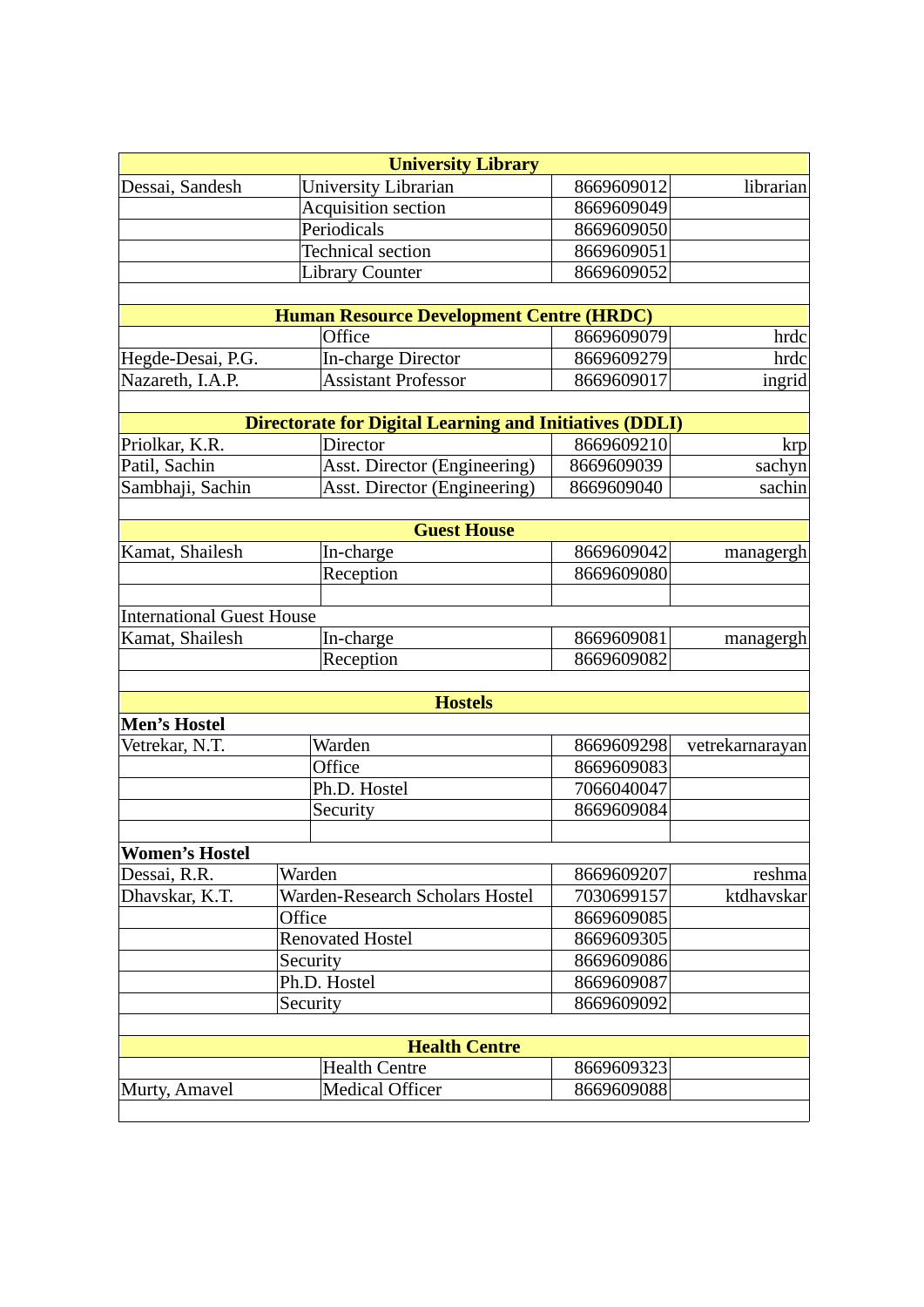|               | <b>Miscellaneous services</b>       |             |      |
|---------------|-------------------------------------|-------------|------|
|               | College Tribunal                    | 8669609054  |      |
|               | Research Development &              | 8669609093  |      |
|               | <b>Resource Mobilization Cell</b>   |             |      |
|               | (RDRM)                              |             | rdrm |
|               | <b>Internal Quality Assurance</b>   | 8669609095  |      |
|               | Cell (IQAC)                         |             | iqac |
|               | <b>Visiting Research Professors</b> | 8669609096  |      |
|               | Program (VRPP)                      |             | vrpp |
|               |                                     |             |      |
|               | Day Care Centre                     | 8669609089  |      |
|               |                                     |             |      |
|               | <b>SECURITY</b>                     |             |      |
|               | <b>Adm Block</b>                    | 8669609090  |      |
|               | Exam Block                          | 8669609091  |      |
|               | Men's Hostel                        | 8669609084  |      |
|               | Women's Hostel                      | 8669609086  |      |
|               | Ph.D. Hostel                        | 8669609092  |      |
|               | Security Supervisor $-1$            | 8669609100  |      |
|               | Security Supervisor - 2             | 8669609111  |      |
|               | Security Supervisor - 3             | 8669609222  |      |
| Khanolkar, K. | <b>Security Supervisor</b>          | 8669980045  |      |
| Pujari, A.    | <b>Security Supervisor</b>          | 8669980061  |      |
|               |                                     |             |      |
|               | <b>Other important numbers</b>      |             |      |
|               | Sub-Station                         | 8669609102  |      |
|               |                                     | 8669609330  |      |
|               | Pump House                          | 8669609101  |      |
|               | <b>SBI</b>                          | 832-2451241 |      |
|               | <b>Post Office</b>                  | 832-2451948 |      |
|               | Employees Co-op. Credit             | 8669609399  |      |
|               | Society                             |             |      |
|               |                                     |             |      |

**[DEPARTMENTS / SCHOOLS](#page-5-0)**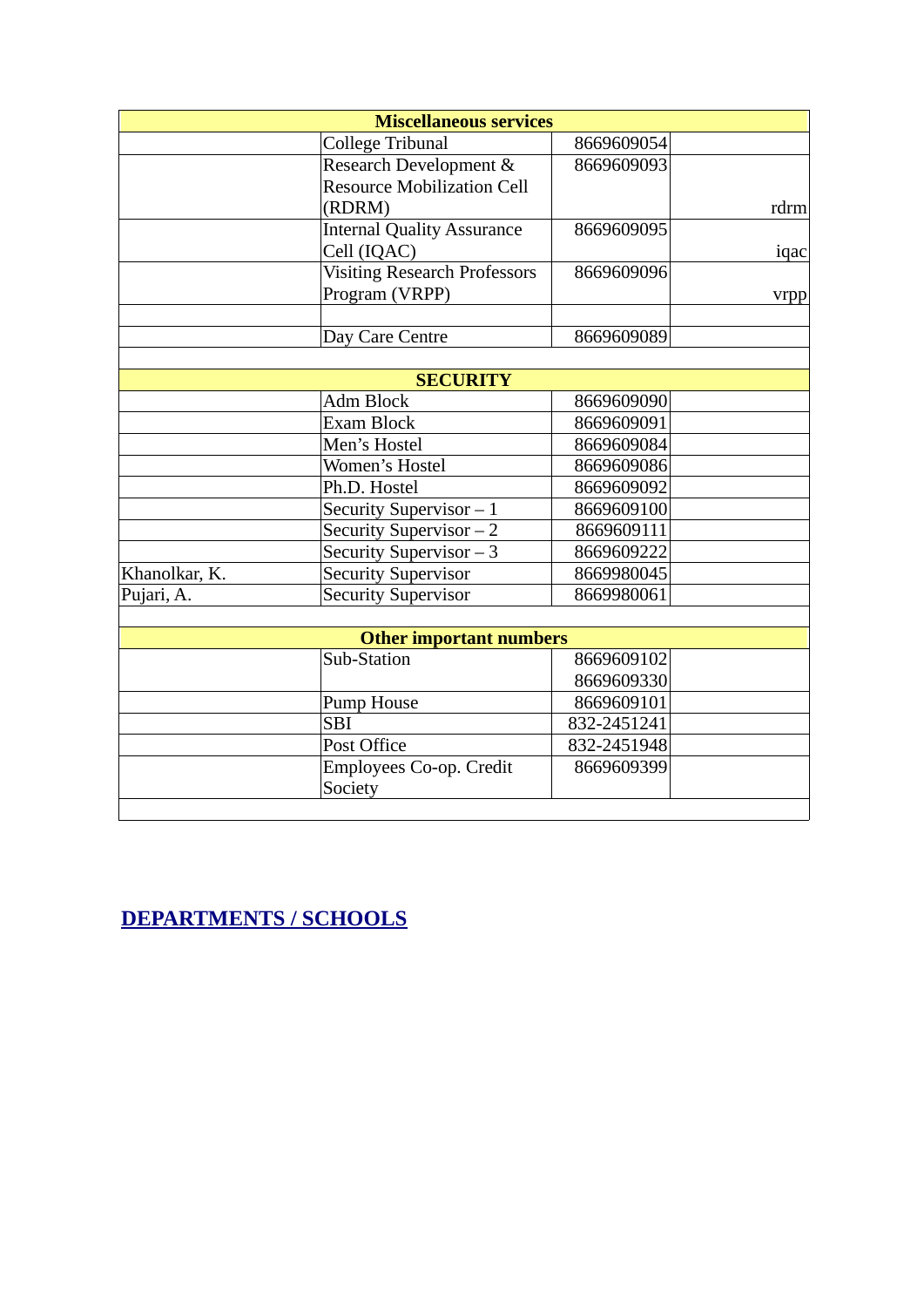## <span id="page-5-0"></span>**DEPARTMENTS / SCHOOLS**

| <b>Faculty of Languages and Literature</b> |                              |            |                |
|--------------------------------------------|------------------------------|------------|----------------|
|                                            | <b>Department of English</b> |            |                |
|                                            | Office                       | 8669609109 | hodeng         |
| Bhat, K.S.                                 | Professor                    | 8669609103 | sripad         |
| Caldeira, N.                               | Professor                    | 8669609104 | nina           |
| Choubey, A.                                | <b>Assistant Professor</b>   | 8669609106 | anjali.chaubey |
| Naik, P.                                   | <b>Assistant Professor</b>   | 8669609310 | poorwa         |
| Oliveira, N.                               | <b>Assistant Professor</b>   | 8669609108 | nafisa         |
|                                            |                              |            |                |

| <b>Department of French &amp; Francophone Studies</b> |                                       |            |          |
|-------------------------------------------------------|---------------------------------------|------------|----------|
|                                                       | Office                                | 8669609114 | hodfre   |
| Dharwadkar, K.D.                                      | <b>Assistant Professor</b>            | 8669609113 | kshama   |
| Dalvi, S.S.                                           | <b>Assistant Professor (Contract)</b> | 8669609113 | shourya  |
| Gomes, N.                                             | <b>Assistant Professor</b>            | 8669609114 | natasha  |
| Silveira, I.                                          | <b>Assistant Professor</b>            | 8669609112 | irene    |
| Wagle, A.                                             | Professor (on lien as                 | 8669609110 | anuradha |
|                                                       | Controller of Examinations)           |            |          |
|                                                       |                                       |            |          |

| <b>Department of Hindi</b> |                            |            |                    |
|----------------------------|----------------------------|------------|--------------------|
|                            | Office                     | 8669609120 | hodhin             |
| Gaude, M.C.                | <b>Assistant Professor</b> | 7030699172 | manisha            |
| Govekar, S.P.              | <b>Assistant Professor</b> | 8669609309 | sweta              |
| Mandrekar, V.S.            | Professor                  | 8669609117 | vrushali.mandrekar |
| Sinai-Bhangui, A.D.        | <b>Assistant Professor</b> | 7030966023 | aditya             |
| Tiwari, B.                 | <b>Assistant Professor</b> | 8669609118 | bipin.tiwari       |
| Varak, D.P.                | <b>Assistant Professor</b> | 7030966034 | deepak.varak       |
| Verlekar, M.D.             | <b>Assistant Professor</b> | 7030699175 | mamata             |

| <b>Department of Konkani</b> |                            |            |                               |
|------------------------------|----------------------------|------------|-------------------------------|
|                              | Office                     | 8669609124 | hodkon                        |
| Chopdekar, H.C.              | <b>Associate Professor</b> |            | 7030965958 hanumant.chopdekar |
| Gadkar, S.S.                 | <b>Assistant Professor</b> | 7030965957 | soniya.gadkar                 |
| Gaonkar, S.A.                | <b>Assistant Professor</b> | 7030965955 | chintu.velip                  |
| Murkunde, R.D.               | <b>Assistant Professor</b> | 8669609124 | rama.murkunde                 |
| Naik, N.C.                   | <b>Assistant Professor</b> | 7030965956 | naresh.naik                   |
| Naik, K.B.                   | <b>Assistant Professor</b> | 8669609122 | krupali                       |
| Parienkar, P.                | <b>Associate Professor</b> | 8669609121 | prakash                       |

| <b>Department of Marathi</b> |                            |            |             |
|------------------------------|----------------------------|------------|-------------|
|                              | Office                     | 8669609128 | hodmar      |
| Bapat, V.                    | <b>Assistant Professor</b> | 7030966061 | vinay.bapat |
| Ghaisas, C.M.                | <b>Assistant Professor</b> | 7030699149 | chinmay     |
| Madgaonkar, V.               | <b>Assistant Professor</b> | 8669609308 | vinay       |
| Umraskar, S.S.               | <b>Assistant Professor</b> | 8669609126 | sunita      |
| Vasta, P.P.                  | <b>Assistant Professor</b> | 7030966306 | purva.vasta |
|                              |                            |            |             |

| <b>Department of Portuguese &amp; Lusophone Studies</b> |            |  |  |
|---------------------------------------------------------|------------|--|--|
| Office                                                  | 8669609114 |  |  |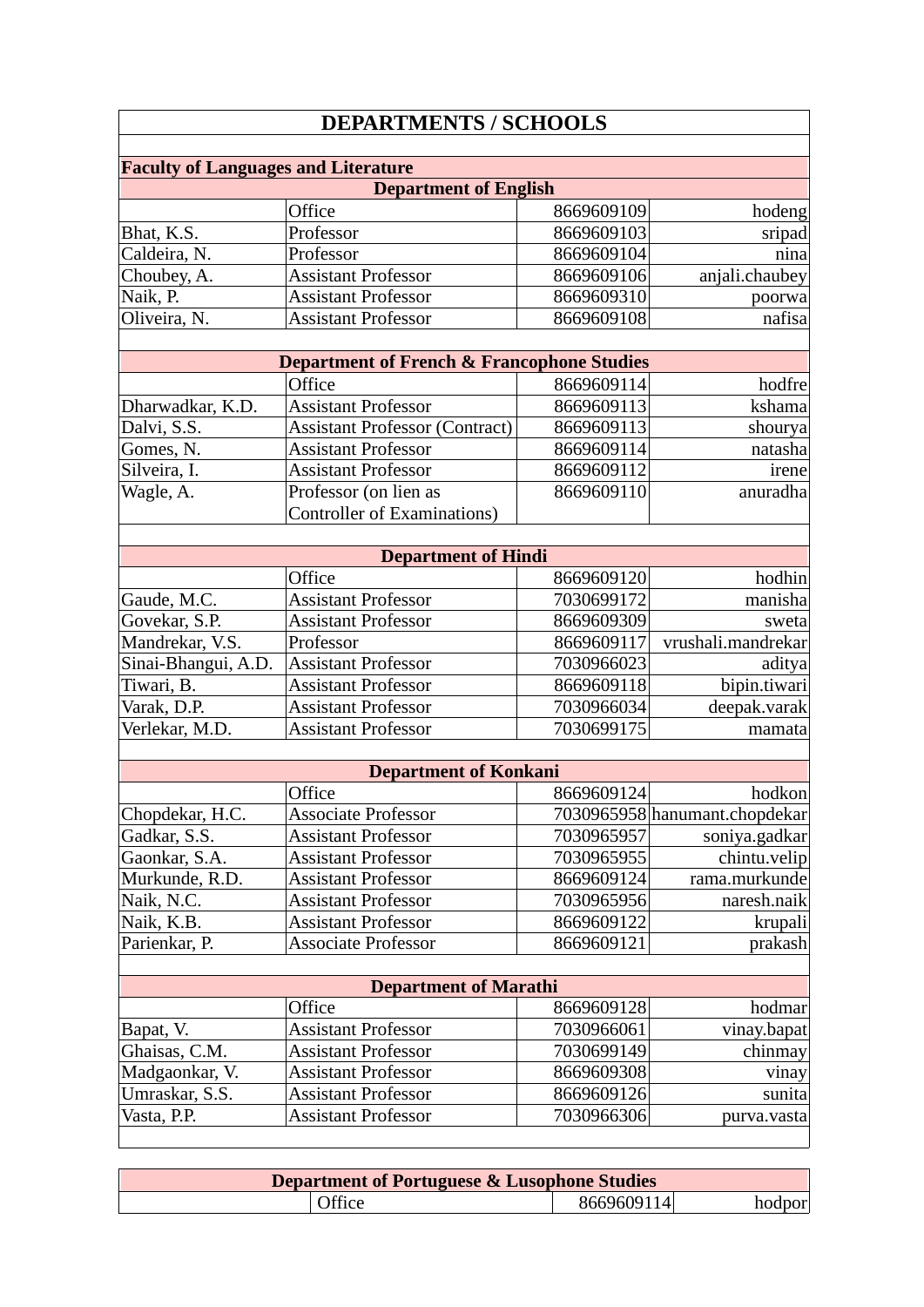|                       |                                     | 8669609132 | loraine   |
|-----------------------|-------------------------------------|------------|-----------|
| Alberto, L.           | <b>Assistant Professor</b>          |            |           |
| Barbosa Noronha, J.C. | Assistant Professor (Contract)      | 7030965961 | jeanette  |
| Cotta, F.S.           | <b>Assistant Professor</b>          | 7030965959 | franz     |
| DaSilva, D.           | <b>UGC-Assistant Professor</b>      | 8669609129 | delfimdcs |
| Fernandes, S.A.       | <b>Assistant Professor</b>          | 8669609130 | scarlet   |
| Pombo, P.             | <b>Assistant Professor (Tenure)</b> | 8669609114 | pedro     |
| Usgaonkar, D.S.       | <b>Assistant Professor</b>          | 8669609131 | dhruv     |
|                       |                                     |            |           |

| <b>Faculty of Life Sciences and Environment</b> |                                    |            |                 |
|-------------------------------------------------|------------------------------------|------------|-----------------|
|                                                 | <b>Department of Biotechnology</b> |            |                 |
|                                                 | Office                             | 8669609246 | hodbiotech      |
|                                                 | Laboratory                         | 8669609247 |                 |
| Ghadi, S.C.                                     | Professor                          | 8669609242 | saga            |
| Kerkar, S.                                      | Professor                          | 8669609243 | savita          |
| Mapari, D.D.                                    | <b>Assistant Professor</b>         | 7030966134 | dviti           |
| Muraleedharan, U.D.                             | Professor                          | 8669609240 | usha            |
| Prabhu, M.                                      | <b>Assistant Professor</b>         | 7030966131 | mprabhu         |
| Samant, S.D.                                    | <b>Assistant Professor</b>         | 8669609316 | sanika.samant   |
| Tiwari, D                                       | <b>UGC-Assistant Professor</b>     | 8669609246 | dktiwari        |
|                                                 |                                    |            |                 |
|                                                 | <b>Department of Botany</b>        |            |                 |
|                                                 | Office                             | 8669609230 | hodbot          |
|                                                 | Laboratory                         | 8669609231 |                 |
| Bhandari, R.                                    | <b>Assistant Professor</b>         | 8669609317 | rupali.bhandari |
| Jalmi, S.K.                                     | <b>Assistant Professor</b>         | 8669609229 | siddhi          |
| Janarthanam, M.K.                               | <b>Senior Professor</b>            | 8669609224 | janal           |
| Kerkar, V.U.                                    | Professor                          | 8669609227 | vijaya          |
| Krishnan, S.                                    | Professor                          | 8669609228 | skrish          |
| Rodrigues, B.F.                                 | <b>Senior Professor</b>            | 8669609226 | felinov         |
| Sharma, P.K.                                    | Senior Professor                   | 8669609225 | pksharma        |
|                                                 |                                    |            |                 |
|                                                 |                                    |            |                 |
|                                                 | <b>Department of Microbiology</b>  |            |                 |
|                                                 | Office                             | 8669609256 | hodmicro        |
|                                                 | Laboratory                         | 8669609257 |                 |
| $\Delta$ collegr T                              | Accistant Drofossor                | 8669609249 | trupti acollear |

| Asolkar, T.       | <b>Assistant Professor</b>         | 8669609249 | trupti.asolkar |
|-------------------|------------------------------------|------------|----------------|
| Charya, L.        | <b>Assistant Professor</b>         | 8669609251 | lakshangy      |
| Dua-Chaudhari, P. | <b>UGC-FRP Assistant Professor</b> | 8669609248 | pooja.dua      |
| Garg, S.          | Professor                          | 8669609250 | sandeep        |
| Gawade Velip, L.  | <b>Assistant Professor</b>         | 7030965960 | lata           |
| Naik, M.M.        | <b>Assistant Professor</b>         | 8669609253 | milind         |
| Noronha, J.M.     | <b>Assistant Professor</b>         | 7030965963 | judith         |
| Salgaonkar, B.    | <b>Assistant Professor</b>         | 7030965962 | bhakti         |
|                   |                                    |            |                |

| <b>Department of Zoology</b> |       |            |         |
|------------------------------|-------|------------|---------|
|                              | هffir | 8669609263 | hodzool |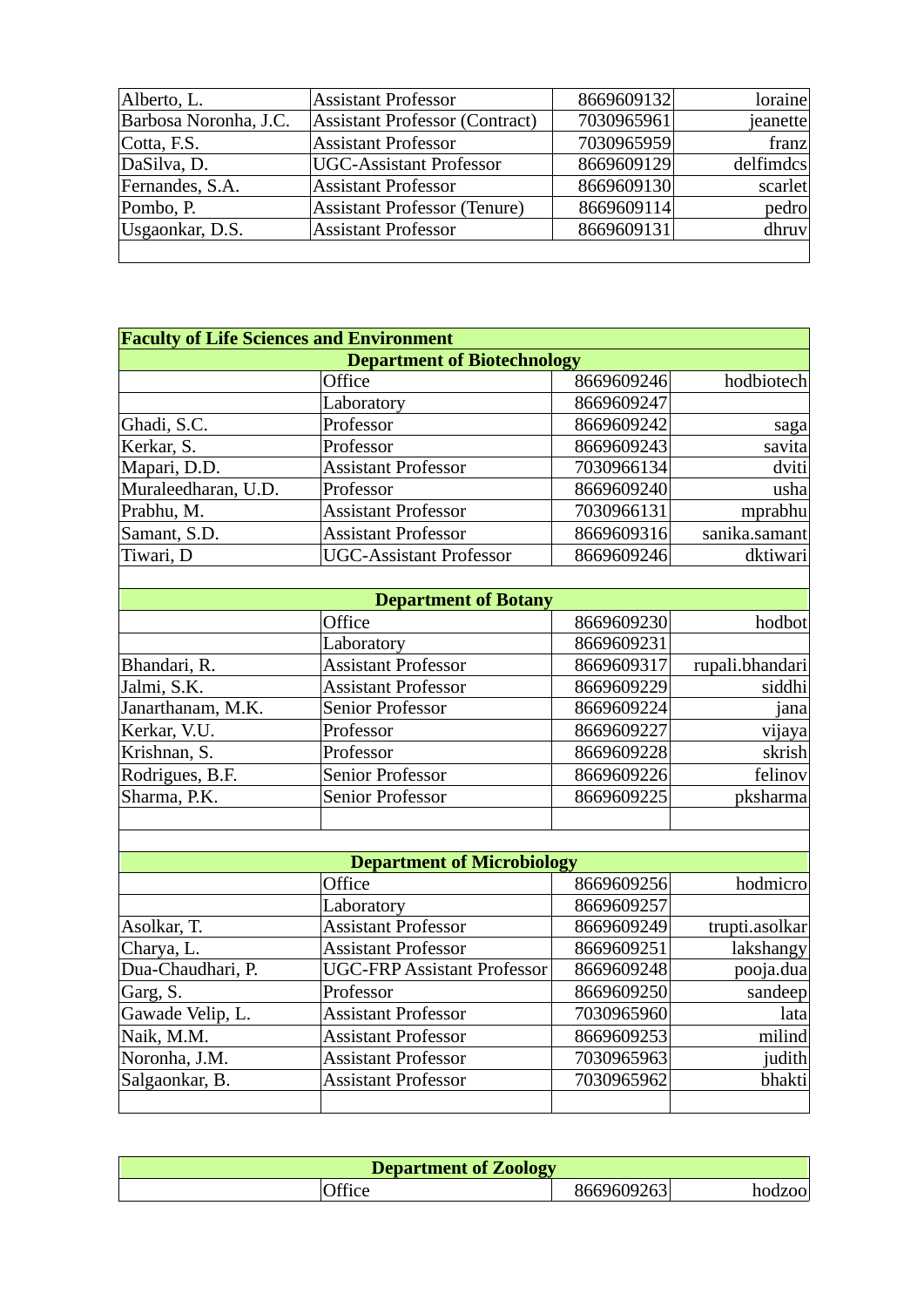|                     | Laboratory                 | 8669609264 |                            |
|---------------------|----------------------------|------------|----------------------------|
| D'Costa, A.H.       | <b>Assistant Professor</b> | 7030966102 | avelyno                    |
| Desai Shirodkar, M. | <b>Assistant Professor</b> | 7030966106 | minal.desai                |
| Dessai, S.N.        | <b>Assistant Professor</b> | 7030966111 | shantidessai               |
| Kundaikar, G.V.     | <b>Assistant Professor</b> | 7030966113 | gandhita                   |
| $\forall$ Roy, R.   | Professor                  | 8669609258 | rroy                       |
| Sawant, N.S.        | <b>Assistant Professor</b> | 8669609318 | nitin.sawant               |
| Shaikh, S.          | <b>Assistant Professor</b> |            | 8669609263 shamshad.shaikh |
|                     |                            |            |                            |

| <b>Faculty of Social Sciences</b> |                              |            |              |
|-----------------------------------|------------------------------|------------|--------------|
|                                   | <b>Department of History</b> |            |              |
|                                   | Office                       | 8669609144 | hodhis       |
| Ghadi, S.B.                       | <b>Assistant Professor</b>   | 8669609144 | sneha.ghadi  |
| Kamat, P.                         | Professor                    | 8669609140 | pratima      |
| Kankonkar, V.O.                   | <b>Assistant Professor</b>   | 8669609144 | vinod        |
| Naik, N.C.                        | <b>Assistant Professor</b>   | 8669609139 | nalini.naik  |
| Parobo, P.                        | <b>Associate Professor</b>   | 8669609142 | parag        |
| Rao, N.                           | Professor                    | 8669609141 | nag          |
| Risbud, S.                        | <b>Assistant Professor</b>   | 8669609143 | seema.risbud |
|                                   |                              |            |              |

| <b>Department of Library &amp; Information Science</b> |                            |            |                  |
|--------------------------------------------------------|----------------------------|------------|------------------|
|                                                        | Office                     | 7030966402 |                  |
| Fernandes, C.M.                                        | <b>Assistant Professor</b> | 7030966136 | carlos.fernandes |
| Gauns, M.B.                                            | <b>Assistant Professor</b> | 7030966137 | milind.gauns     |
| Mhamal, M.C.                                           | <b>Assistant Professor</b> | 7030966012 | milind.mhamal    |
| Parab, R.L.                                            | <b>Assistant Professor</b> | 7030966139 | rohan.parab      |
| Pereira, S.                                            | <b>Assistant Professor</b> | 7030966135 | shamin.pereira   |
| Volvaikar, N.R.                                        | <b>Assistant Professor</b> | 7030966424 | novelty          |

| <b>Department of Political Science</b> |                            |            |              |
|----------------------------------------|----------------------------|------------|--------------|
|                                        | Office                     | 8669609152 | hodpol       |
| Dessai, P.                             | <b>Assistant Professor</b> | 8669609150 | pdesai       |
| Gaunkar, R.                            | <b>Assistant Professor</b> | 8669609313 | ravaji       |
| Naik, S.S.                             | <b>Assistant Professor</b> | 7030699178 | shraddhanaik |
| Naik, P.S.                             | <b>Assistant Professor</b> | 7030699179 | prachinaik   |
| Shringare, A.                          | <b>Assistant Professor</b> | 8669609151 | ashringare   |
| Tripathi, R.                           | Professor                  | 8669609149 | rmt          |

| <b>Department of Sociology</b>                                                  |                            |            |                 |
|---------------------------------------------------------------------------------|----------------------------|------------|-----------------|
|                                                                                 | Office                     | 8669609156 | hodsoc          |
| Coelho, J.P.                                                                    | <b>Assistant Professor</b> | 8669609154 | joannacoelho    |
| Dias, F.                                                                        | <b>Assistant Professor</b> | 8669609155 | favita          |
| Fernandes, M.                                                                   | <b>Assistant Professor</b> | 8669609311 | mozinha         |
| Haldankar, A.N.                                                                 | <b>Associate Professor</b> | 7030966082 | arvindhaldankar |
| Mendes, N.                                                                      | <b>Assistant Professor</b> | 7030965998 | ninotchka       |
| Somayaji, G.                                                                    | Professor                  | 8669609153 | ganesh          |
| Tate, S.                                                                        | <b>Assistant Professor</b> | 8669609156 | sangeeta.tate   |
|                                                                                 |                            |            |                 |
| <b>Centre for the Study of Social Exclusion &amp; Inclusive Policy (CSSEIP)</b> |                            |            |                 |
|                                                                                 | Office                     | 8669609094 | csseip          |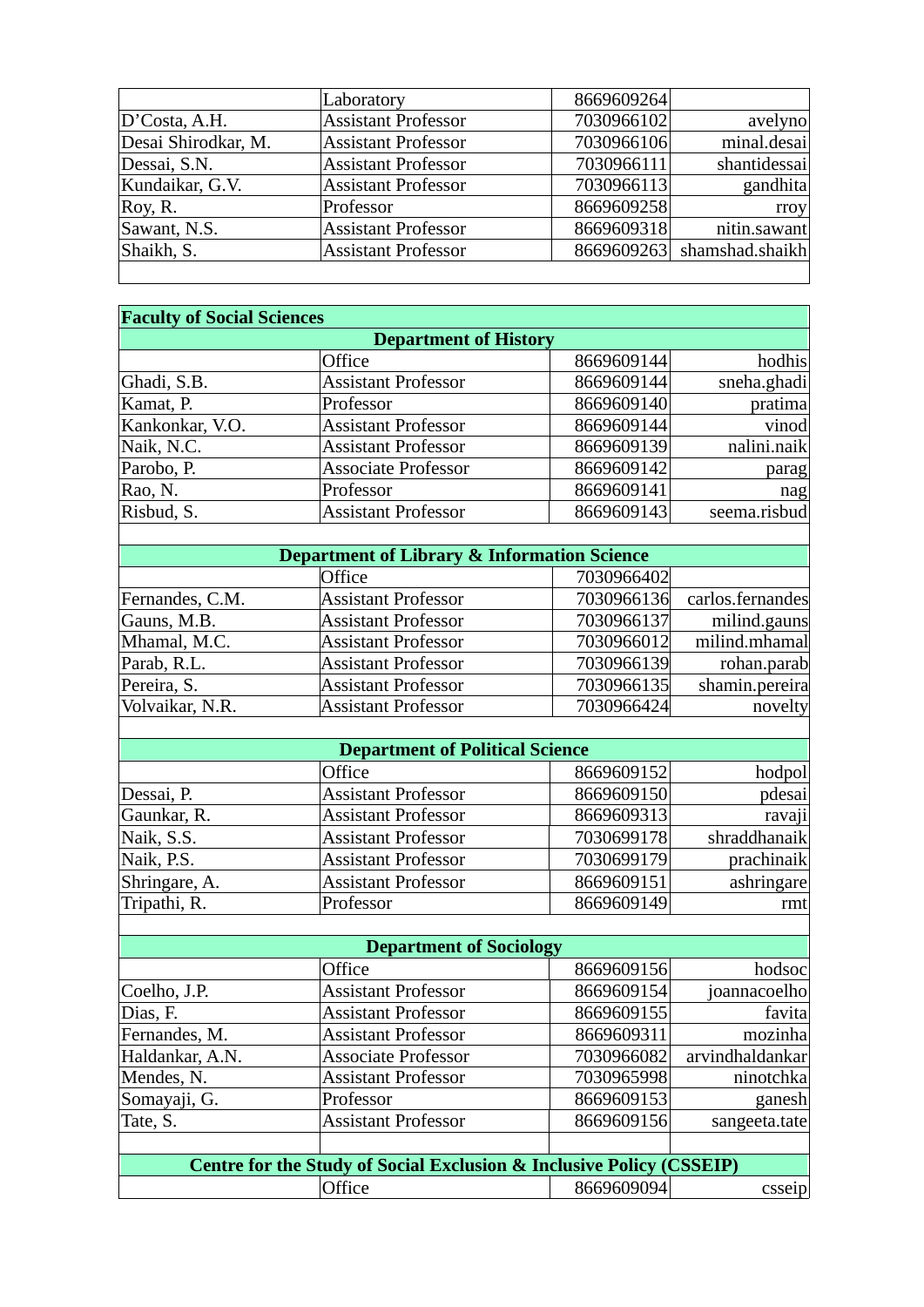| Somayaji, G. | Coordinator                | 8669609153 | ganesh |
|--------------|----------------------------|------------|--------|
| Gawas, V.M.  | <b>Assistant Professor</b> | 8669609094 | gawas  |
|              |                            |            |        |

| <b>Goa Business School</b> |                                                   |               |                              |
|----------------------------|---------------------------------------------------|---------------|------------------------------|
|                            | Office (Please contact specific programme office) |               |                              |
|                            | <b>Integrated MBA</b>                             | 8669609281/82 |                              |
|                            | MA (Economics)                                    | 8669609138    |                              |
|                            | MBA & MBA (Executive)                             | 8669609280    |                              |
|                            | <b>MBA</b> (Financial Services)                   | 8669609274    |                              |
|                            | <b>MCA</b>                                        | 8669609191    |                              |
|                            | <b>MCom</b>                                       | 8669609274    |                              |
|                            |                                                   |               |                              |
| Alarnkar, A.A.             | <b>Assistant Professor</b>                        |               | 8669609274 aakruthi.alarnkar |
| Anjana Raju, G.            | Professor                                         | 8669609268    | anjana                       |
| Baskar, S.                 | <b>Associate Professor</b>                        | 8669609187    | baskar                       |
| Borde, N.                  | Professor                                         | 8669609278    | nileshborde                  |
| Castanha, J.               | <b>Assistant Professor</b>                        | 7030966089    | jick                         |
| D'Souza, K.                | <b>Assistant Professor</b>                        | 7030966085    | kevin                        |
| Dayanand, M.S.             | Professor                                         | 8669609276    | msd                          |
| Dhume, P.                  | <b>Assistant Professor</b>                        |               | 7030965988 pournima.dhume    |
| Fadte, S.S.                | <b>Assistant Professor</b>                        | 7030699183    | swapnil.fadte                |
| Fernandes, J.              | <b>Assistant Professor</b>                        | 8669609322    | jarret                       |
| Gaonkar, V.K.              | <b>Assistant Professor</b>                        | 8669609274    | vishal.gaonkar               |
| Gaonkar, S.P.              | <b>Assistant Professor</b>                        | 8669609281    | sadanand                     |
| Gaude, H.                  | <b>Assistant Professor</b>                        | 8669609137    | heena                        |
| Hegde-Desai, P.            | Professor                                         | 8669609279    | purva                        |
| Kavthankar, A.A.           | <b>Assistant Professor</b>                        | 7030965970    | avina                        |
| Khanapuri, H.              | <b>Associate Professor</b>                        | 7030966086    | harip                        |
| Khandolkar, T.T.           | <b>Assistant Professor</b>                        | 8669609314    | teja.dicholkar               |
| Khorjuvenkar, P.R.         | <b>Assistant Professor</b>                        | 8669609321    | preetirk                     |
| Kolamker, P.P.             | <b>Assistant Professor</b>                        | 7030966087    | prachi.kolomkar              |
| Kundaikar, T.              | <b>Assistant Professor</b>                        | 7030699184    | teja.kundaikar               |
| Lingadkar, P.R.            | <b>Assistant Professor</b>                        | 8669609281    | paresh.lingadkar             |
| Mukhopadhyay, P.           | Professor                                         | 8669609134    | pm                           |
| Naik, S.L.                 | <b>Assistant Professor</b>                        | 8669609281    | sujal.naik                   |
| Naik, P.                   | <b>Assistant Professor</b>                        | 8669609280    | priyanka.naik                |
| Naik, R.                   | <b>Assistant Professor (Contract)</b>             | 8669609274    | ramashanti                   |
| Naik Karmali, R.N.         | <b>Assistant Professor</b>                        | 8669609190    | rnk                          |
| Nirmala, R.                | <b>Associate Professor</b>                        | 8669609277    | nirmala                      |
| Noronha, S.M.              | Professor                                         | 8669609133    | silvia                       |
| Parab, N.                  | <b>Assistant Professor</b>                        | 8669609274    | parabnarayan9                |
| Parab, S.                  | <b>Assistant Professor</b>                        | 7030966090    | sanjeeta.parab               |
| Pawar, J.D.                | <b>Associate Professor</b>                        | 8669609186    | jdp                          |
| Pawaskar, P.               | <b>Assistant Professor</b>                        | 7030966099    | pinky                        |
| Payaswini, P.              | <b>Assistant Professor</b>                        | 8669989688    | ppayaswini                   |
| Pinto, Y.                  | <b>Associate Professor</b>                        | 8669609188    | yma                          |
| Ramesh, B.                 | Professor                                         | 8669609266    | brames                       |
| Reddy, Y.V.                | <b>Senior Professor</b>                           | 8669609265    | yvreddy                      |
| Redkar, H.H.               | <b>Assistant Professor</b>                        | 8669609191    | hanumantredkar               |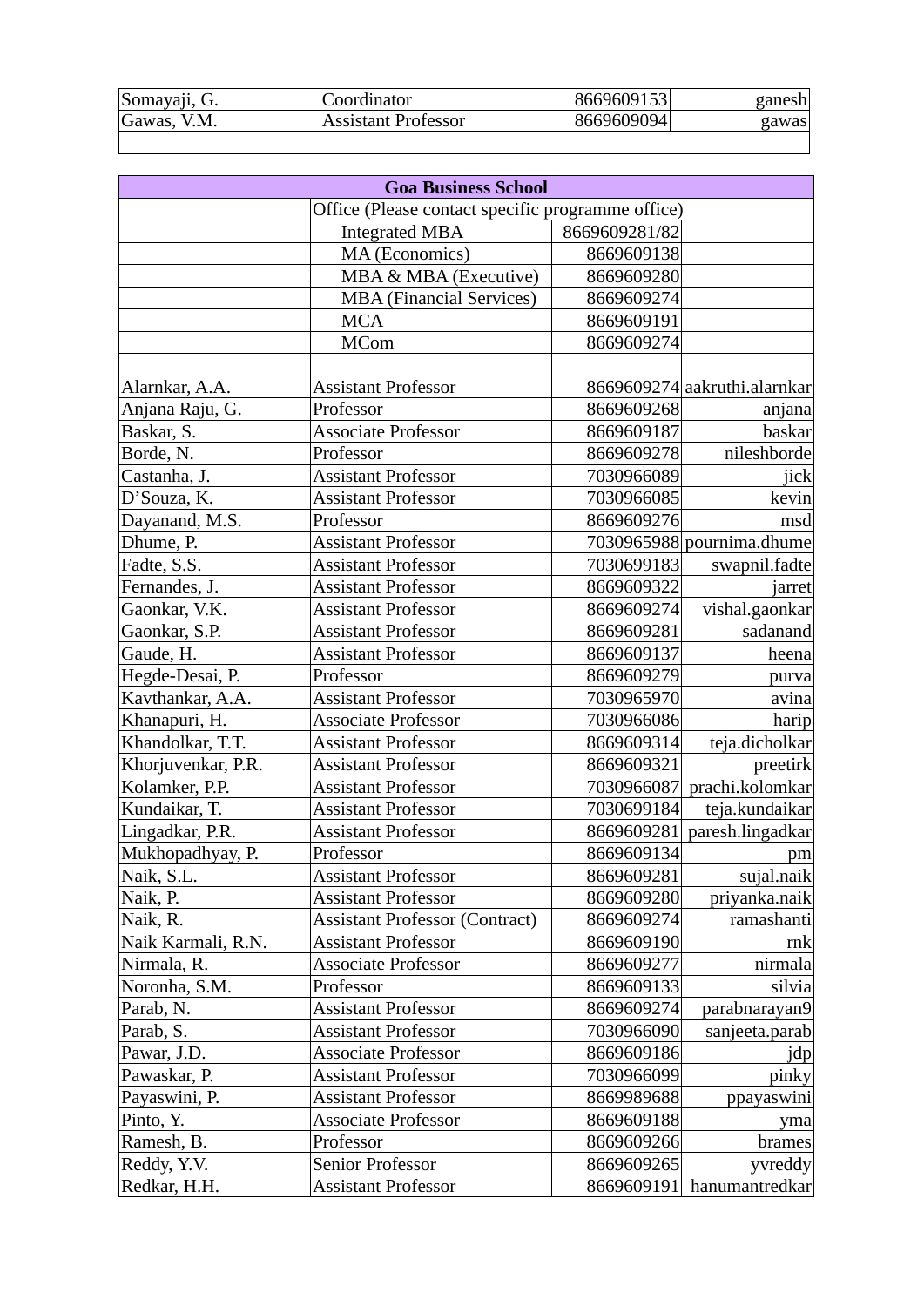| Sadekar, P.J.          | <b>Assistant Professor</b> | 8669609282 | poonam.sadekar |
|------------------------|----------------------------|------------|----------------|
| Sankaranarayanan, K.G. | Professor                  | 7030966083 | kgsmenon       |
| Sarath Chandran, B.P.  | Professor                  | 8669609136 | sarath         |
| Sriram, P.             | <b>Assistant Professor</b> | 8669609269 | padyalasriram  |
| Subash, K.B.           | Professor                  | 8669609267 | subhash        |
| Sudarsan, P.K.         | Professor                  | 8669609135 | sudha          |
| Thomson, A.R.          | <b>Assistant Professor</b> | 7030966084 | albino         |
| Velip, S.P.            | <b>Assistant Professor</b> | 7030699182 | suraj          |
| Wagh, R.S.             | <b>Associate Professor</b> | 8669609189 | ramrao         |

| <b>Manohar Parrikar School of Law, Governance &amp; Public Policy</b> |                            |            |           |
|-----------------------------------------------------------------------|----------------------------|------------|-----------|
| <b>Women's Studies</b>                                                |                            |            |           |
|                                                                       | Office                     | 8669609165 | hodws     |
| Desai, N.                                                             | <b>Assistant Professor</b> | 7030965953 | nishtha   |
| Desouza, S.                                                           | Professor                  | 8669609161 | shaila    |
| Lolayekar, A.P.                                                       | <b>Associate Professor</b> | 8669609162 | aparna    |
| Pednekar, S.                                                          | <b>Assistant Professor</b> | 7030965951 | sulochana |
| Prabhu, P.                                                            | <b>Assistant Professor</b> | 7030965952 | prachi    |
| Zaraunker, V.                                                         | <b>Assistant Professor</b> | 7030965950 | vithai    |
|                                                                       |                            |            |           |

| <b>School of Chemical Sciences</b> |                                       |            |                  |
|------------------------------------|---------------------------------------|------------|------------------|
|                                    | Office                                | 8669609183 | hodchem          |
|                                    | Laboratory                            | 8669609184 |                  |
| Barretto, D.A.                     | <b>Assistant Professor (Contract)</b> | 7030966127 | delicia          |
| Bhosale, S.V.                      | Professor (UGC-FRP)                   | 8669609303 | svbhosale        |
| Bugde, S.T.                        | <b>Assistant Professor</b>            | 8669609176 | sandesh          |
| Chari, V.R.                        | <b>Assistant Professor</b>            | 7030965982 | vishnuchari      |
| Deshpande, K.B.                    | <b>Assistant Professor</b>            | 7030966123 | kanchanmala      |
| Deshpande, M.S.                    | Post-Doctoral Fellow                  | 8669609183 | megha            |
| Dhawaskar, K.T.                    | <b>Assistant Professor</b>            | 7030699157 | ktdhavskar       |
| Dhuri, S.N.                        | Professor                             | 8669609172 | sndhuri          |
| Girkar, S.V.                       | <b>Assistant Professor</b>            | 8669609173 | siddhali29       |
| Gobre, V.V.                        | <b>Assistant Professor (Contract)</b> | 7030965954 | vvgobre          |
| Kadam, H.K.                        | <b>Assistant Professor</b>            | 7030965978 | harikadam        |
| Kharangate, A.                     | <b>Assistant Professor</b>            | 7030699160 | amritakharangate |
| Kundaikar, S.S.                    | <b>Assistant Professor</b>            | 7030965975 | savita.kundaikar |
| Kunkalekar, R.K.                   | <b>Assistant Professor</b>            | 8669609177 | rohankunkalekar  |
| Kunkalkar, R.A.                    | <b>Assistant Professor</b>            | 7030699166 | rupeshk          |
| Mandrekar, V.K.                    | <b>Assistant Professor</b>            | 7030699151 | vkmandrekar      |
| Morajkar, P.P.                     | <b>Assistant Professor</b>            | 8669609174 | pranay           |
| Nadkarni, V.S.                     | Senior Professor                      | 8669609170 | nitin            |
| Nagvenkar, A.P.                    | <b>Assistant Professor</b>            | 7030965984 | anjani           |
| Naik, D.G.                         | <b>Assistant Professor</b>            | 7030965980 | dipteshnaik      |
| Naik, S.R.                         | <b>Assistant Professor</b>            | 7030966088 | srnaik           |
| Narvekar, K.U.                     | <b>Assistant Professor</b>            | 7030965971 | kunarvekar       |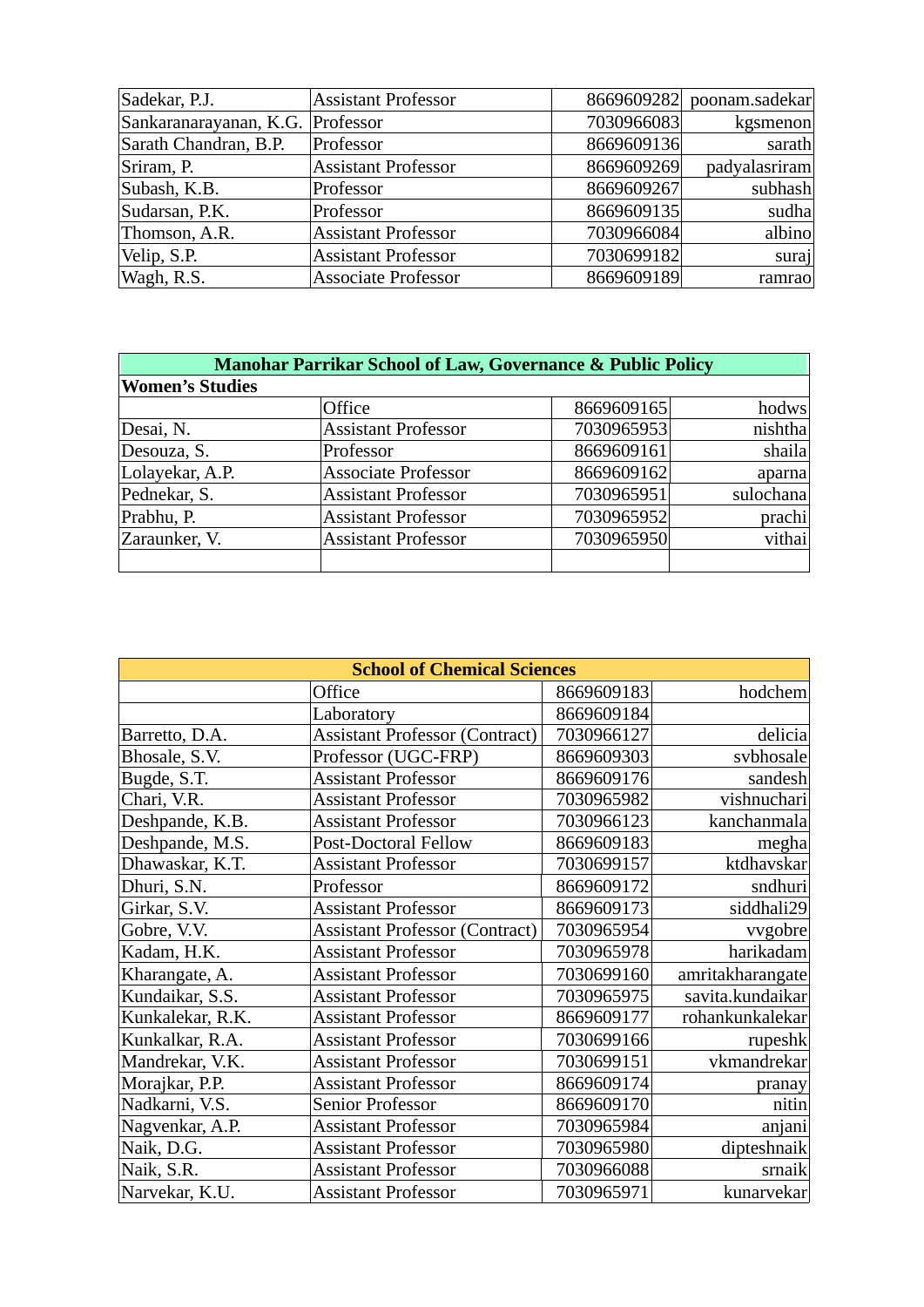| Patre, R.E.      | <b>Associate Professor</b> | 7030965976 | rupesh.patre                   |
|------------------|----------------------------|------------|--------------------------------|
| Porob, D.G.      | <b>Associate Professor</b> | 7030965979 | digamber                       |
| Shinkre, B.A.    | <b>Associate Professor</b> | 7030966045 | bidhan.shinkre                 |
| Shirsat, R.N.    | Professor                  | 8669609169 | rshirsat                       |
| Srinivasan, B.R. | Professor                  | 8669609166 | srini                          |
| Torney, P.S.     | <b>Assistant Professor</b> | 7030966124 | prachitorney                   |
| Verenkar, V.M.S. | Professor                  | 8669609171 | vmsv                           |
| Volvoikar, P.S.  | <b>Assistant Professor</b> |            | 7030965977 prajesh.volvoikar07 |

| <b>School of Earth, Ocean and Atmospheric Sciences</b> |                                |            |                |
|--------------------------------------------------------|--------------------------------|------------|----------------|
|                                                        | Office                         | 8669609198 | dean.seoas     |
|                                                        | Laboratory                     | 8669609199 |                |
| Can, A.A.                                              | <b>Assistant Professor</b>     | 8669609237 | askhan         |
| D'Costa, P.M.                                          | <b>Assistant Professor</b>     | 8669609252 | priyadcosta    |
| Damare, V.S.                                           | <b>Assistant Professor</b>     | 8669609254 | vdamare        |
| Fernandes, S.O.                                        | <b>Assistant Professor</b>     | 8805009983 | sheryl         |
| Ganguly, S.                                            | <b>DST</b> Inspire Faculty     | 8669609194 | sohini         |
| Ghadi, P.P.                                            | <b>Assistant Professor</b>     | 7030966056 | pooja.ghadi    |
| Kalangutkar, N.                                        | <b>Assistant Professor</b>     | 8669609320 | niyati         |
| Lotlikar, N.P.                                         | <b>Assistant Professor</b>     | 7030965968 | nikilotlikar90 |
| Mahender, K.                                           | Professor                      | 8669609193 | mkotha         |
| Matta, V.M.                                            | Professor                      | 8669609236 | vishnu         |
| Mayekar, M.M.                                          | <b>Assistant Professor</b>     | 8669609198 | mahesh.mayekar |
| Menon, H.B.                                            | Senior Professor               | 8669609233 | hbmenon        |
| Naik, S.M.                                             | <b>Assistant Professor</b>     | 7030965967 | sangeeta.naik  |
| Nasnodkar, M.R.                                        | <b>Assistant Professor</b>     | 8669609315 | maheshwar      |
| Nayak, G.N.                                            | <b>CSIR Emeritus Scientist</b> | 8669609232 | gnnayak        |
| Parulekar Berde, C.V.                                  | <b>Assistant Professor</b>     | 7030965966 | chanda.berde   |
| Rivonkar, C.U.                                         | Professor                      | 8669609235 | curivonkar     |
| Sawant, P.R.                                           | <b>Assistant Professor</b>     | 8669609196 | poornima       |
| Sequeira, N.                                           | <b>Assistant Professor</b>     | 7030966067 | nsequeira      |
| Viegas, A.A.A                                          | <b>Associate Professor</b>     | 8669609195 | aviegas        |
|                                                        |                                |            |                |

| <b>School of International and Area Studies</b> |                                     |            |                 |
|-------------------------------------------------|-------------------------------------|------------|-----------------|
|                                                 | Office                              | 8669609160 | hodclas         |
| Astarloa, C.                                    | <b>Assistant Professor (Tenure)</b> | 7030966185 | clara           |
| Gangopadhay, A.                                 | Professor                           | 8669609157 | aganguly        |
| Jose, A.C.                                      | <b>Assistant Professor</b>          | 7030966185 | almin           |
| Naik, Y.                                        | <b>Assistant Professor</b>          | 8669609159 | yugank          |
| Narvenkar, M.V.                                 | <b>Assistant Professor</b>          | 8669609160 | mukundnarvenkar |
| Parulekar, D.                                   | <b>Assistant Professor</b>          | 8669609158 | dattesh79       |
|                                                 |                                     |            |                 |
|                                                 |                                     |            |                 |